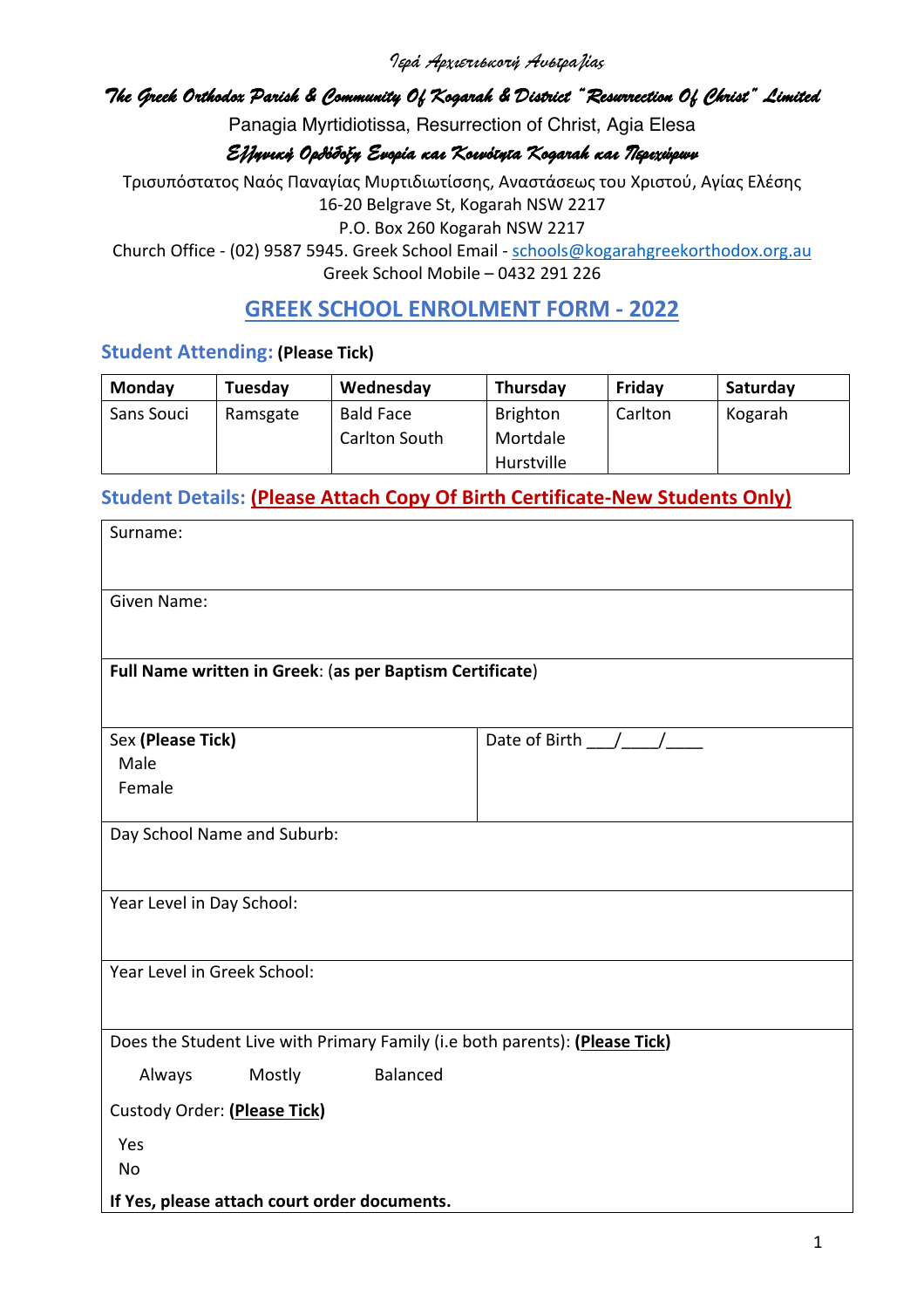# **Emergency Contact Details: (Please List THREE Contacts)**

|                | Name | Relationship | Telephone Number |
|----------------|------|--------------|------------------|
| 1              |      |              |                  |
| $\overline{2}$ |      |              |                  |
| 3              |      |              |                  |

# **Medical History:**

| Does the student suffer from Allergies or Asthma?                                            |              |                                    |                                                                              |
|----------------------------------------------------------------------------------------------|--------------|------------------------------------|------------------------------------------------------------------------------|
| If Yes, a current Action Plan must be attached with this form to proceed with the enrolment. |              |                                    |                                                                              |
| Yes                                                                                          |              |                                    |                                                                              |
| No                                                                                           |              |                                    |                                                                              |
|                                                                                              |              |                                    |                                                                              |
|                                                                                              |              | NOTE: An ambulance will be called. |                                                                              |
|                                                                                              |              |                                    |                                                                              |
|                                                                                              |              |                                    | Does the student suffer from any of the following impairments? (Please Tick) |
| Hearing:                                                                                     | Yes          | No.                                |                                                                              |
| Speech:                                                                                      | <b>Parag</b> | No.                                |                                                                              |
| Vision:                                                                                      | Yes          | No.                                |                                                                              |
| Mobility:                                                                                    | Yes          | No                                 |                                                                              |
| If Yes to any, please provide details:                                                       |              |                                    |                                                                              |
|                                                                                              |              |                                    |                                                                              |
|                                                                                              |              |                                    |                                                                              |
|                                                                                              |              |                                    |                                                                              |
| <b>Student Medicare Number:</b>                                                              |              |                                    |                                                                              |
|                                                                                              |              |                                    |                                                                              |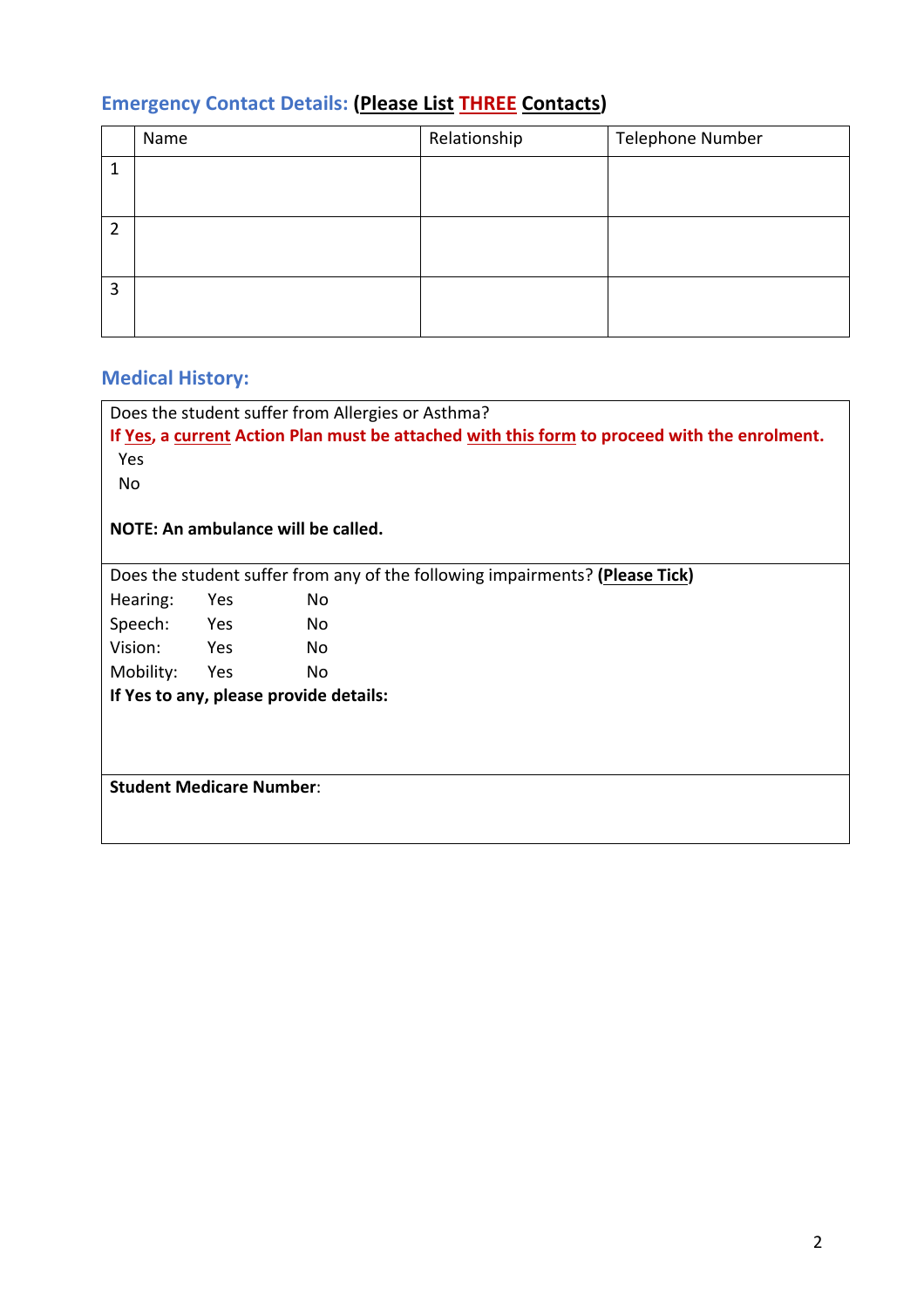# **Primary Family Details**

**Parent/Guardian A Details: (Fill In** \* **All Details Requested)**

| Surname: *                 |         |           |  |
|----------------------------|---------|-----------|--|
|                            |         |           |  |
| Given Name(s): *           |         |           |  |
|                            |         |           |  |
| Relationship to student: * |         |           |  |
|                            |         |           |  |
| Address: *                 |         |           |  |
|                            |         |           |  |
| Telephone Numbers:         |         |           |  |
|                            |         |           |  |
| Home: *                    | Work: * | Mobile: * |  |
| Email Address: *           |         |           |  |
|                            |         |           |  |
|                            |         |           |  |

# **Parent/Guardian B Details: (Fill In** \* **All Details Requested)**

| Surname: *                 |         |           |
|----------------------------|---------|-----------|
|                            |         |           |
| Given Name(s): *           |         |           |
|                            |         |           |
|                            |         |           |
| Relationship to student: * |         |           |
|                            |         |           |
| Address: *                 |         |           |
|                            |         |           |
|                            |         |           |
| Telephone Number:          |         |           |
| Home: *                    | Work: * | Mobile: * |
|                            |         |           |
| Email Address: *           |         |           |
|                            |         |           |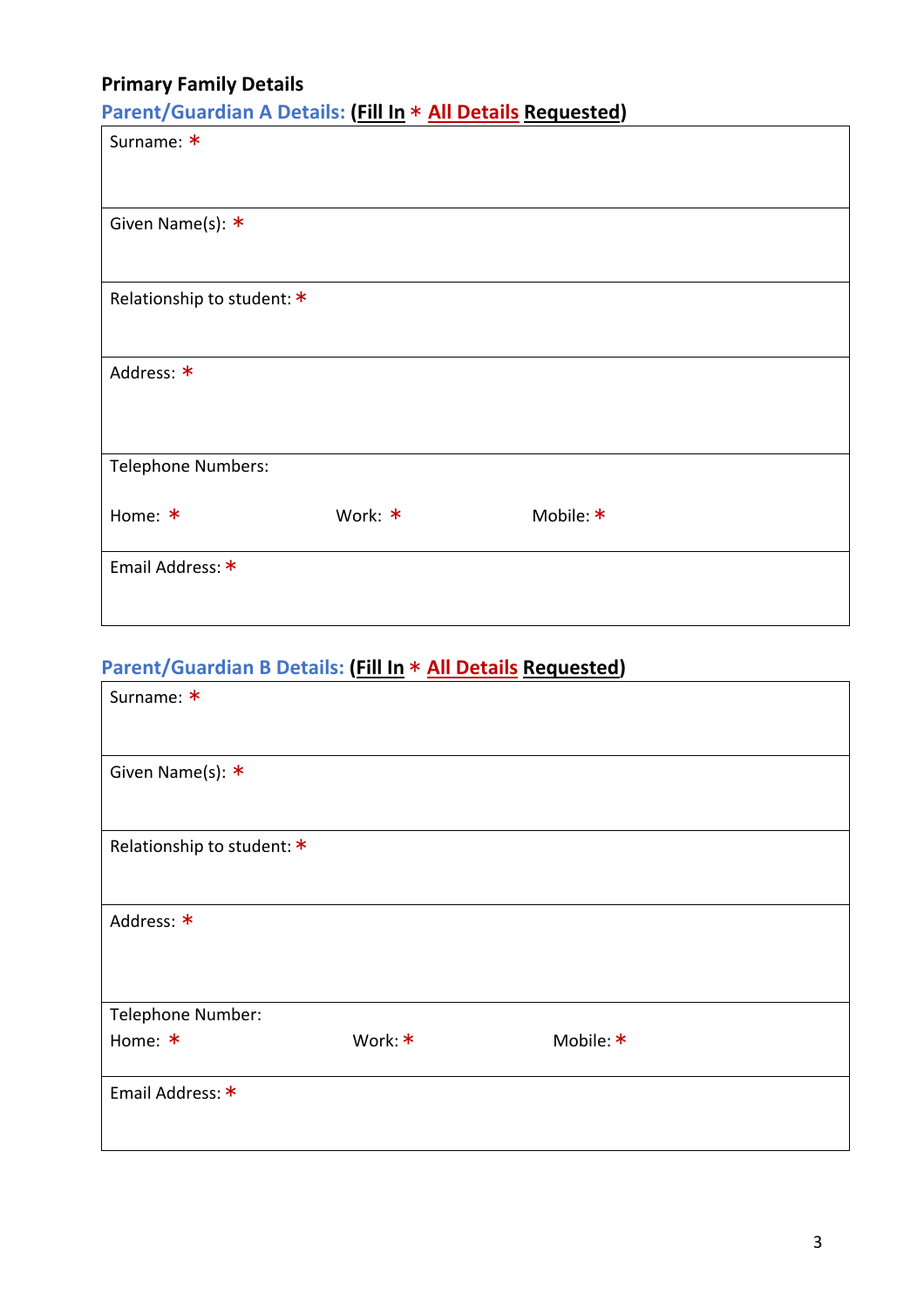### **Permission to Publish Student's Work or Photographs or Videos.**

Permission is requested for photographs of your child/children to be taken during school activities and to publish the photographs, and/or videos, and/or work on the Church and/or School's Website. If published, third parties would be able to view the photographs, and/or videos, and/or work.

Giving consent means that you agree to the following:

- *1. The Greek Orthodox Parish and Community of Kogarah and District "Resurrection of Christ"*  is able to photograph, video and publish photographs/videos/work of your child as many times as it requires in the ways mentioned above.
- 2. Your child's photograph/video/work may be reproduced either in colour or in black and white.
- 3. Your child's photograph/video/work will not be used for any purpose other than for general promotion of languages education in Community Language School.
- 4. Any photographs will be kept for no longer than is necessary for the abovementioned purposes and will be stored and disposed of securely.
- 5. While every effort will be made to protect the identity of your child, the Community Language School cannot guarantee that your child will not be able to be identified from the photograph/video/work.

This consent, will remain effective until such time as you advise the Community Language School otherwise.

- $\Box$  YES I agree to the publication of my child's photographs/videos/work as outlined above. I will notify the Community Language School in writing if I decide to withdraw this consent.
- $\Box$  NO I do not agree to the publication of my child's photographs/videos/work as outlined above. I will notify the Community Language School in writing if I decide to give consent.

Parent/Guardian Signature. **Date.** Date.